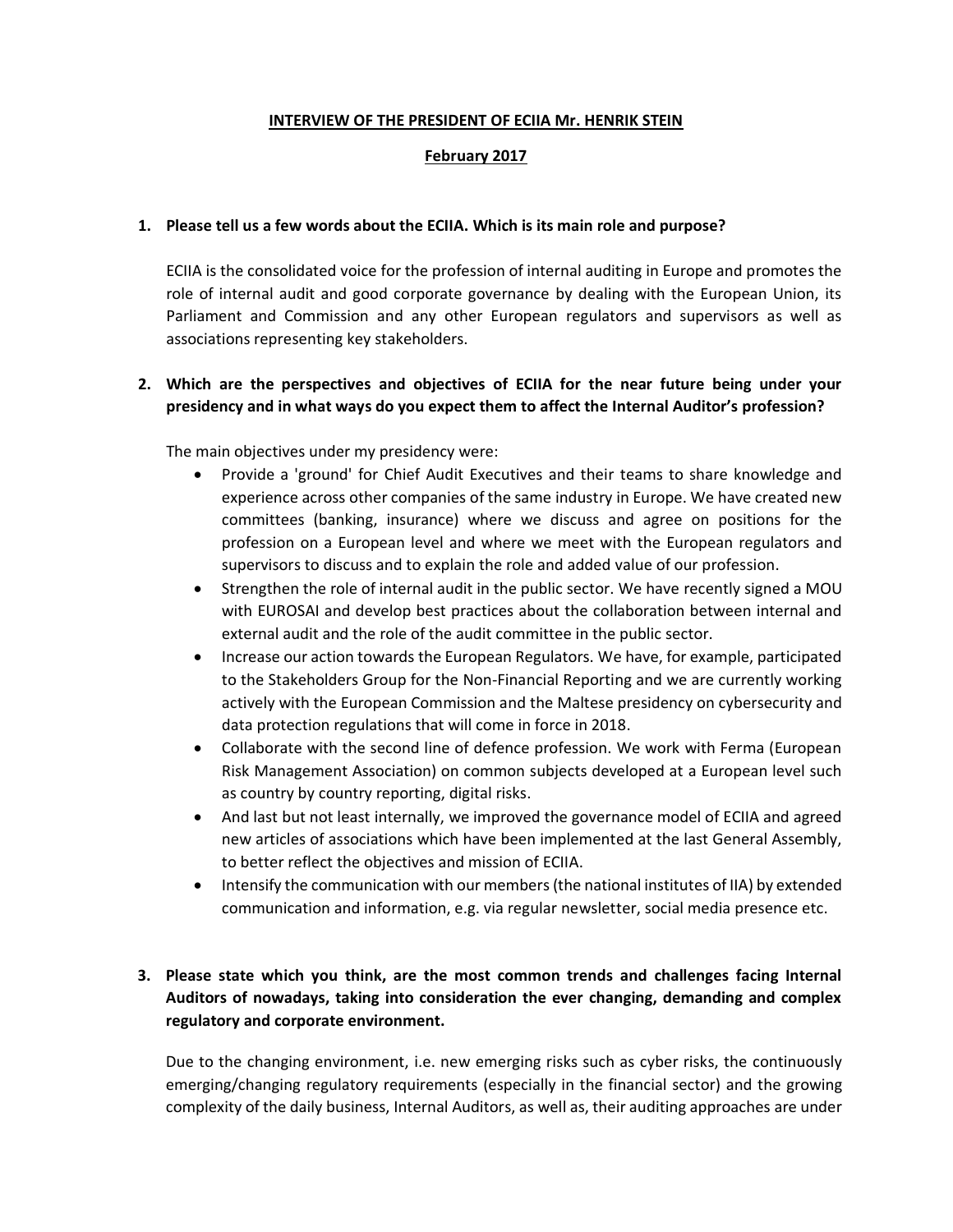pressure to become more flexible/dynamic in order to properly address these changes (i.e. dynamic audit planning).

Recently, Internal Audit's effectiveness and capability to identify and address risks early and report them to the company's shareholders as well as its independence towards its management board has been questioned (i.e. in how far it should also be independent from the management board).

In order to create value to the entire organization the Internal Audit function must improve its approach on identifying and addressing risks early. The observed trend towards a more dynamic auditing approach will in turn enhance sound corporate governance practices.

- The world is changing, Europe is changing, more demands are being put on good corporate governance, and internal audit has a vital role to play in future developments.
- In general, internal auditors must be professionals, good communicators, flexible and reactive.
- The Collaboration with the second line of defence, a clear message to the Board and Audit Committee and a flexible audit plan are more important than ever.
- The use of digital tools is also key for running an efficient and effective internal audit department.
- And finally, finding the right skills and motivate the team remain an important part of the success of the internal audit departments.
- All these new challenges must be managed by the Chief Audit Executives.
- **4. How would an Internal Auditor enhance sound corporate governance practices in his organization?**
	- In order to enhance sound corporate governance practices, the organizational structure needs to be robust, i.e. the roles of the  $1<sup>st</sup>$ ,  $2<sup>nd</sup>$  and  $3<sup>rd</sup>$  line of defense must be clearly defined (clear responsibilities).
	- Through its independent positioning within the organization (complete process independence), Internal Audit is in the best position to enhance a sound corporate governance and to provide most 'objective' information to senior management and the Board.
	- Further, the Internal Audit's knowledge on the organization, its processes and especially its internal audit results can be used to design / shape / improve the organization's corporate governance structure (further).
	- The cooperation between the different lines in order to avoid duplication and increase the assurance scope will also help for better governance.
	- The recommendation for an integrated approach, thinking and reporting will help the Board/Audit Committees getting a single view of the organization.
	- Internal audit can also make recommendations in new areas such as culture, ethics etc.
- **5. Is there, in your opinion, an implicit need for Internal Auditors to further broaden their technical knowledge with even more IT knowledge and skills, in order to gain a clearer understanding of the insight of their organizations? How far would that knowledge go?**
	- Definitely. We can observe high demand for technology skills due to an organization's ever faster IT developments. Just to name a word "digitalization". Technology is used everywhere within an organization and takes an active part in several processes / controls.